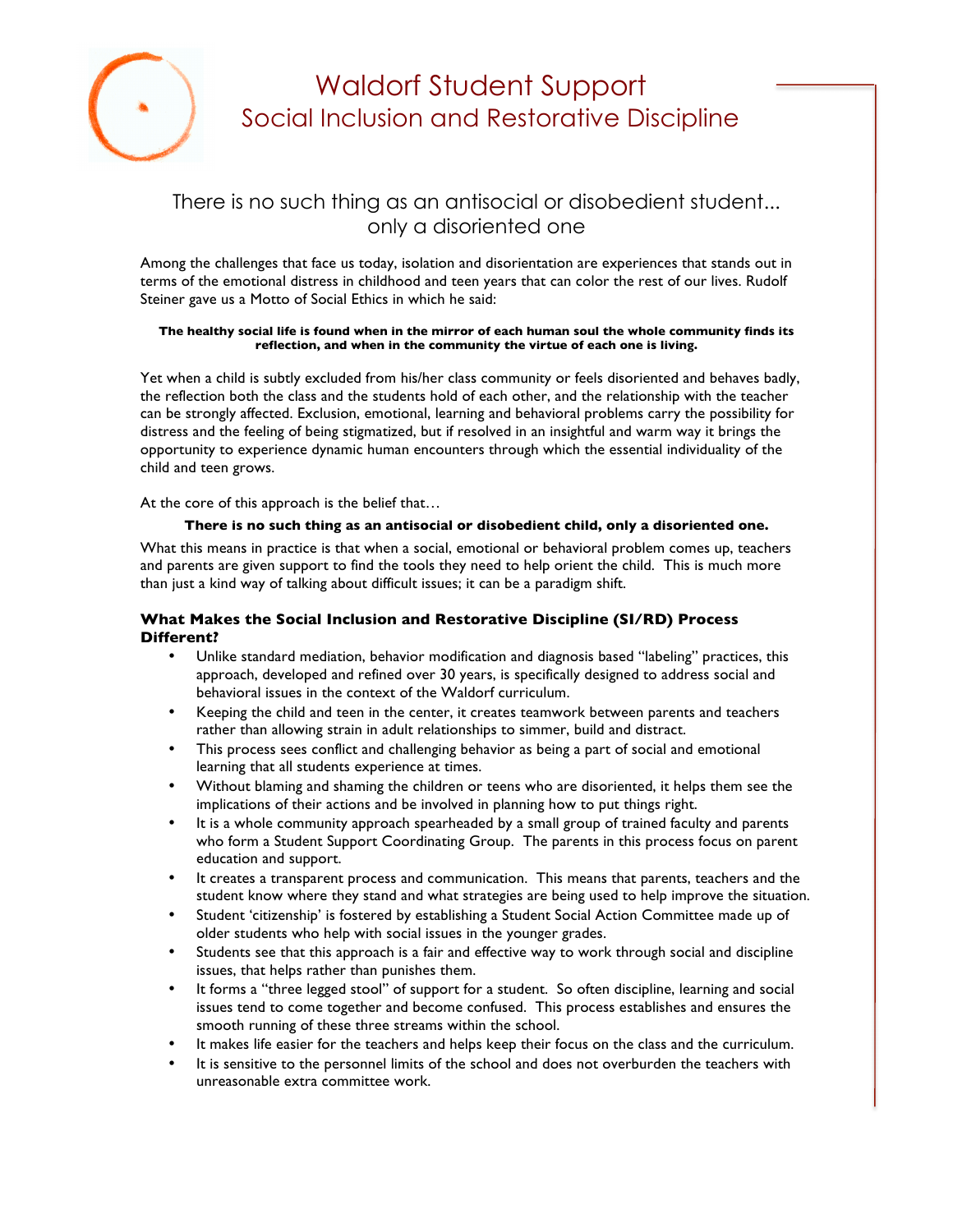# An Overview… The Waldorf Student Support Process Social Inclusion & Restorative Discipline

The process has two phases. The first phase is spread over three years. The second phase gives on going support.

### Phase One:

### **Faculty Professional Development**

**\_\_\_\_\_\_\_\_\_\_\_\_\_\_\_\_\_\_\_\_\_\_\_\_\_\_\_\_\_\_\_\_\_**

This involves the faculty being given access to a library series of short videos with Kim that overviews the key principles and also gives specific social and behavioral tools. These videos can be either viewed individually at home or during a faculty meeting. Written material is also available in the schools WSS online library that we curate and update. The Student Support Coordinating Group usually facilitates a discussion with the faculty after each video has been viewed. Video material – Approx. 3-5 hours per year

Faculty discussion – Approx. 15-20 minutes each week

#### **Student Support Coordinating Group**

This is a small group of teachers and administrators who help parent and teachers assist students in need of extra social, behavioral or therapeutic care. They lead faculty discussion of the training material provided and establish transparent and consistent student support processes. The SSCG meet via video conference with Kim on a regular basis.

Meeting time – 60 minutes per month

#### **Student Social Action Committee**

In addition many schools form a Student Social Action Committee. This is made up of students from the upper grades that help foster a healthy social culture on the playground and also assist if problems arise. A series of short videos and a booklet helps with their training. Meeting time – 40 minutes per week Training time – 3-5 hours per year

# **Parent Enrichment**

A series of short videos hosted by Kim giving an overview of the process can help parents work with their child in a way that is supportive and consistent with the schools inclusive approach. Video material – 1-2 hours

### Phase Two:

Sustainability & On-going Maintenance. Our monthly meetings with the Student Support Coordinating Group continue. This helps…

- Orient new faculty members
- Keep the WSS process alive and strong

**\_\_\_\_\_\_\_\_\_\_\_\_\_\_\_\_\_\_\_\_\_\_\_\_\_\_\_\_\_\_\_\_\_**

**\_\_\_\_\_\_\_\_\_\_\_\_\_\_\_\_\_\_\_\_\_\_\_\_\_\_\_\_\_\_\_\_\_**

- Allows for students of concern to be discussed and supported